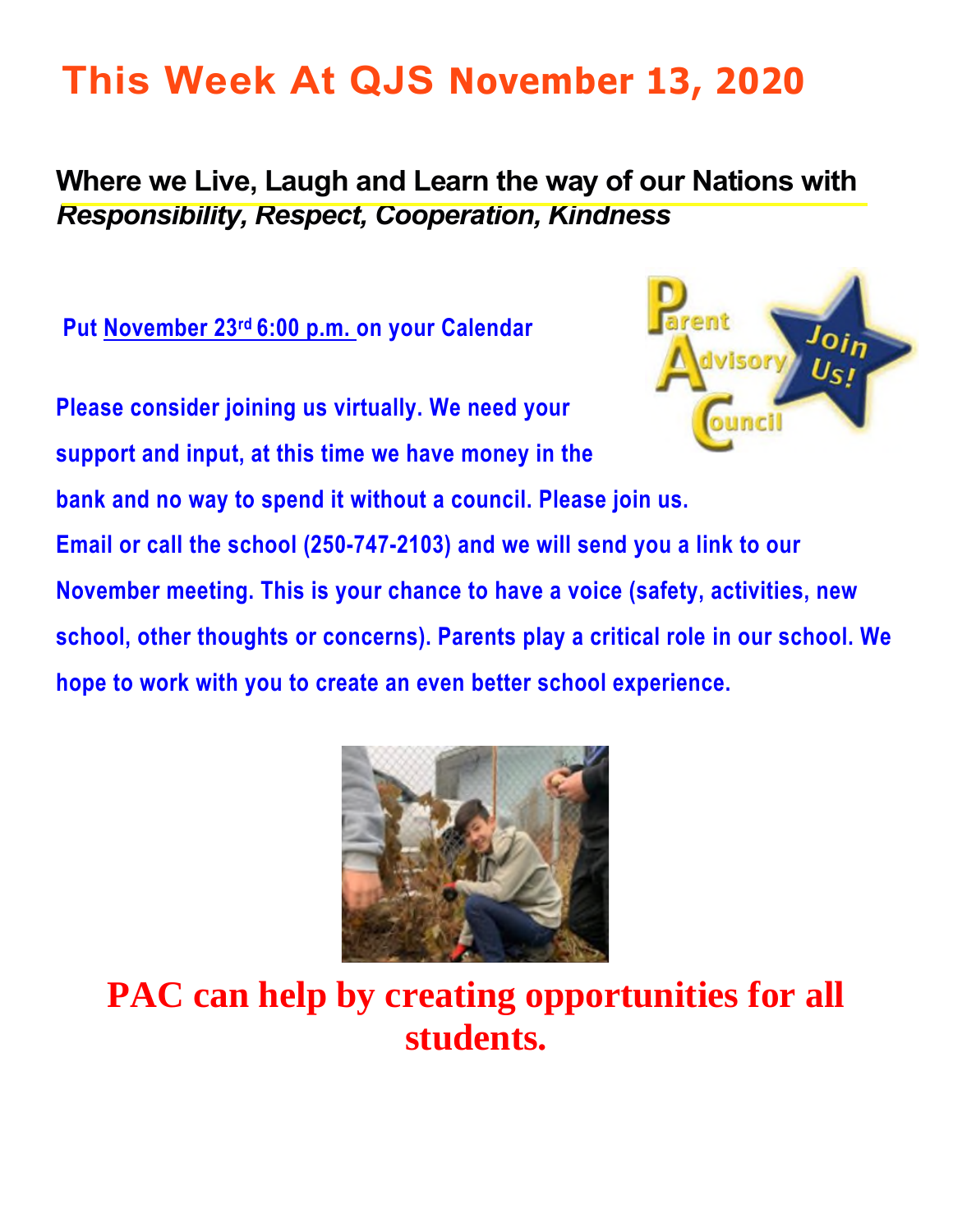## **Remembrance Ceremonies**

### **Victory in Europe (VE) Day 75th Anniversary**

**Thanks to all QJS Staff and Students who participated in our QJS Remembrance Day Ceremonies on Tuesday, November 10th. We were immensely proud to see how thoughtful and respectful students were during the ceremonies. A special thanks to Mr. Trueman and Ms. Withey who put a great deal of time into organizing the event.** 



**We would love your input! Take our 6 question**  survey and help us improve.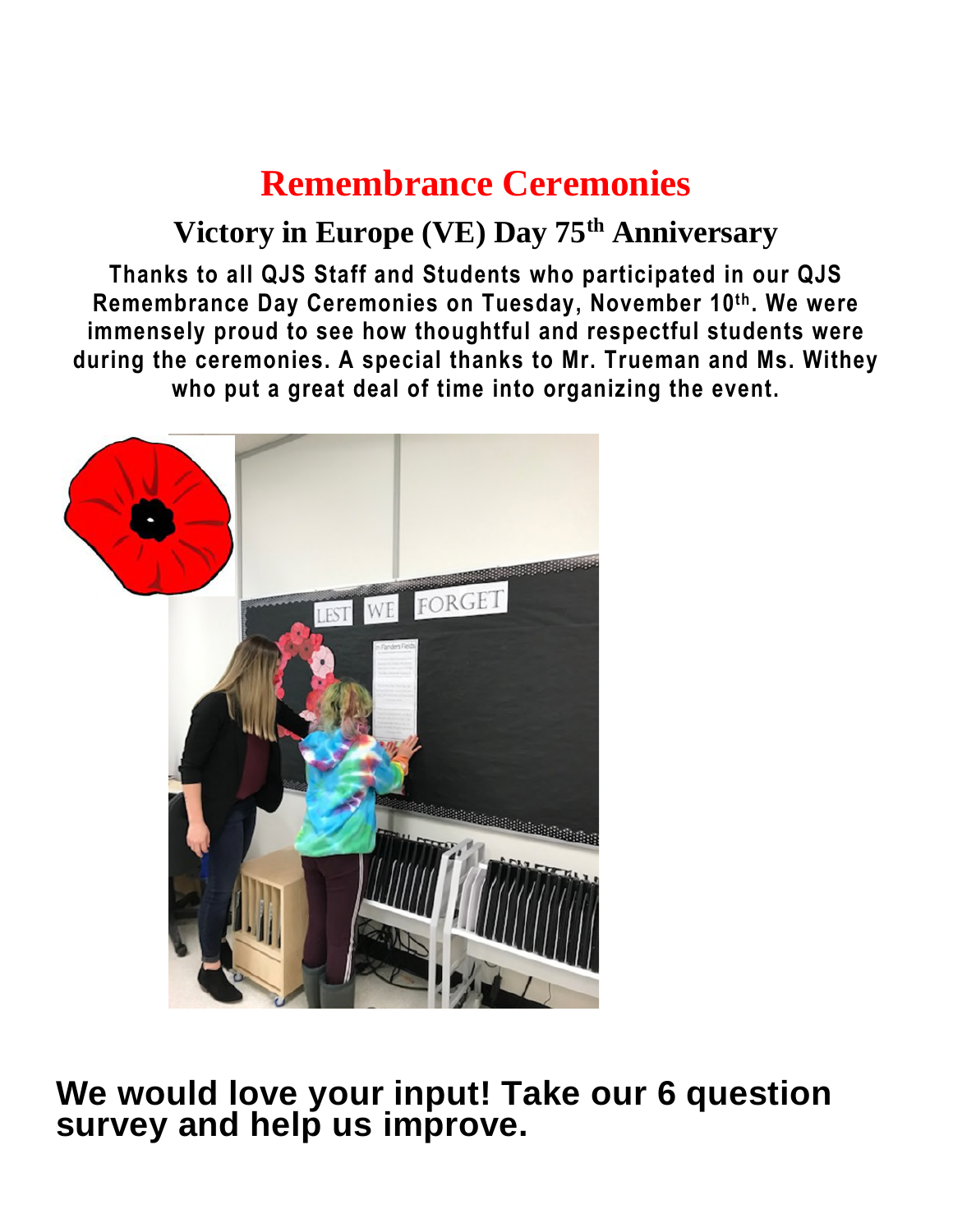### **CONFUSED ABOUT CLOSED CAMPUS?**

**Sign in and Sign out Procedures If you wish to pick up your child from school please call the office (250-747-2103) to let us know or send your child with a note to bring to the office. That way we can record it in our emergency binder and in MY Ed so you don't get those messages stating that your child was away from class. We will also give your child a little green permission slip to show any staff they have checked out.** 

**If your child is arriving at school late please have them check in at the office; again an emergency and MY Ed system check.** 

### **Going to be Absent or Away?**

**You can let us know by calling 250-747-2103, by emailing [qjs@sd28.bc.ca](mailto:qjs@sd28.bc.ca) or you are able to enter an absence on the form located on our website <http://www.qjs.sd28.bc.ca/>**



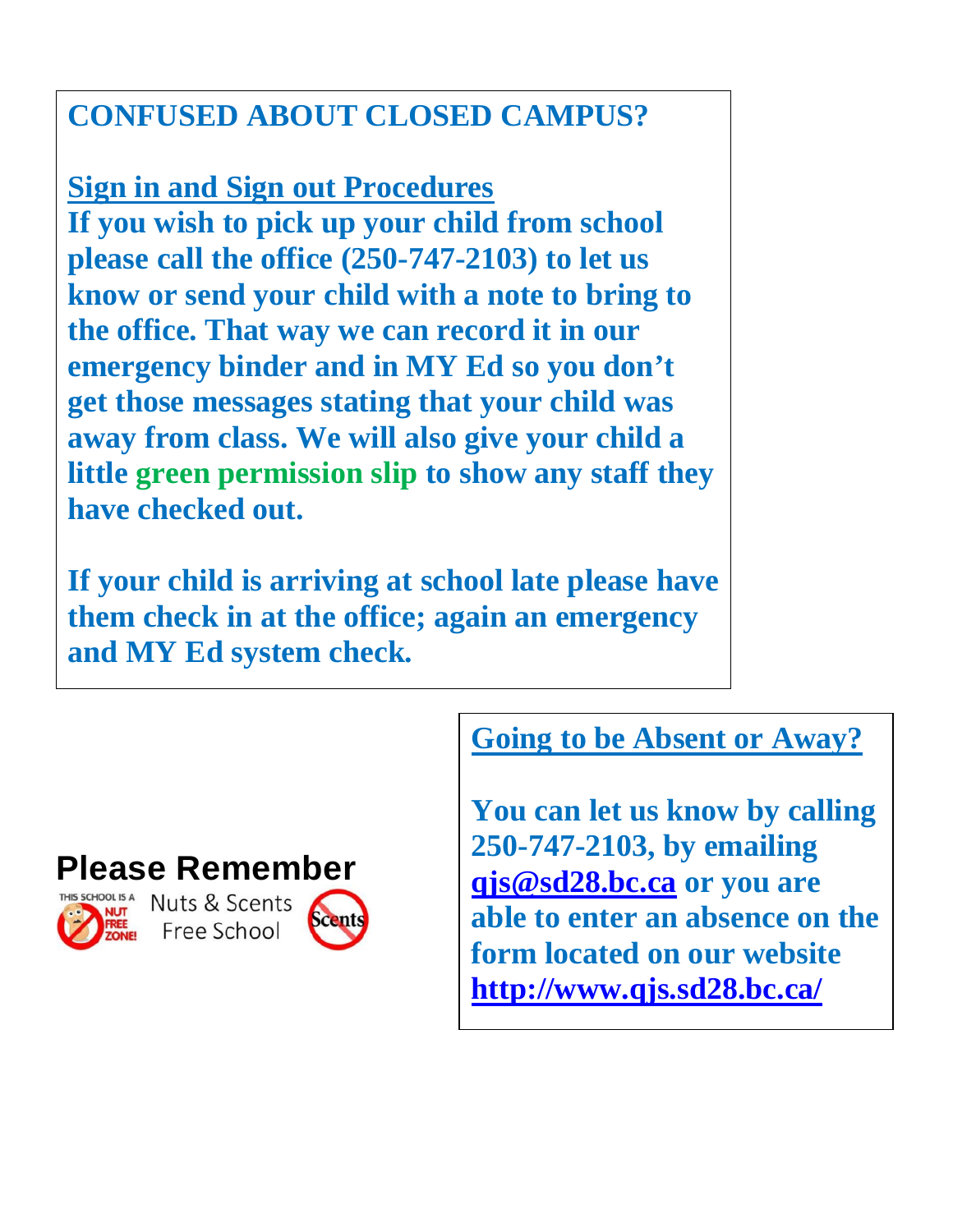

## **NEW: IN THE PARENT'S CORNER Ideas and Resources for Parents**

## **TIPS FOR TALKING TO YOUR TEEN ABOUT DRUGS:**

THESE CAN BE DIFFICULT CONVERSATIONS, BUT NOW IS THE TIME TO HAVE THEM. THE MORE OUR STUDENTS KNOW ABOUT HOW TO PROTECT THEMSELVES THE BETTER PREPARED THEY ARE IN THE FACE OF TEMPTATION OR PRESSURE Drug Free Kids Canada.org

[https://www.drugfreekidscanada.org/prevention/the-importance-of](https://www.drugfreekidscanada.org/prevention/the-importance-of-communication/having-the-conversation-with-your-teen/)[communication/having-the-conversation-with-your-teen/](https://www.drugfreekidscanada.org/prevention/the-importance-of-communication/having-the-conversation-with-your-teen/) 

> **Proud of our Excellent Work ~ A time to celebrate!**





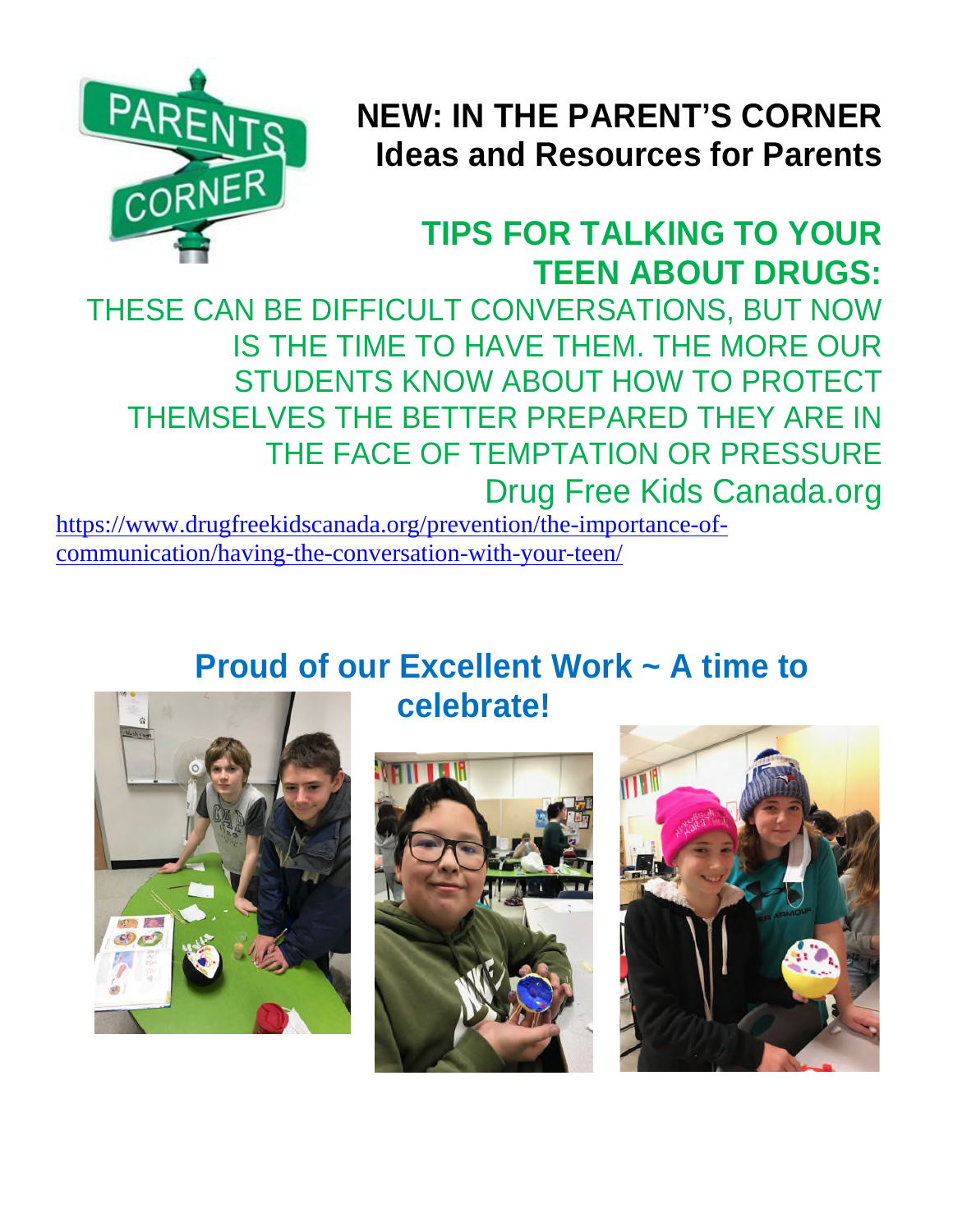

## **SPECTACULAR! GOING ABOVE AND BEYOND!!**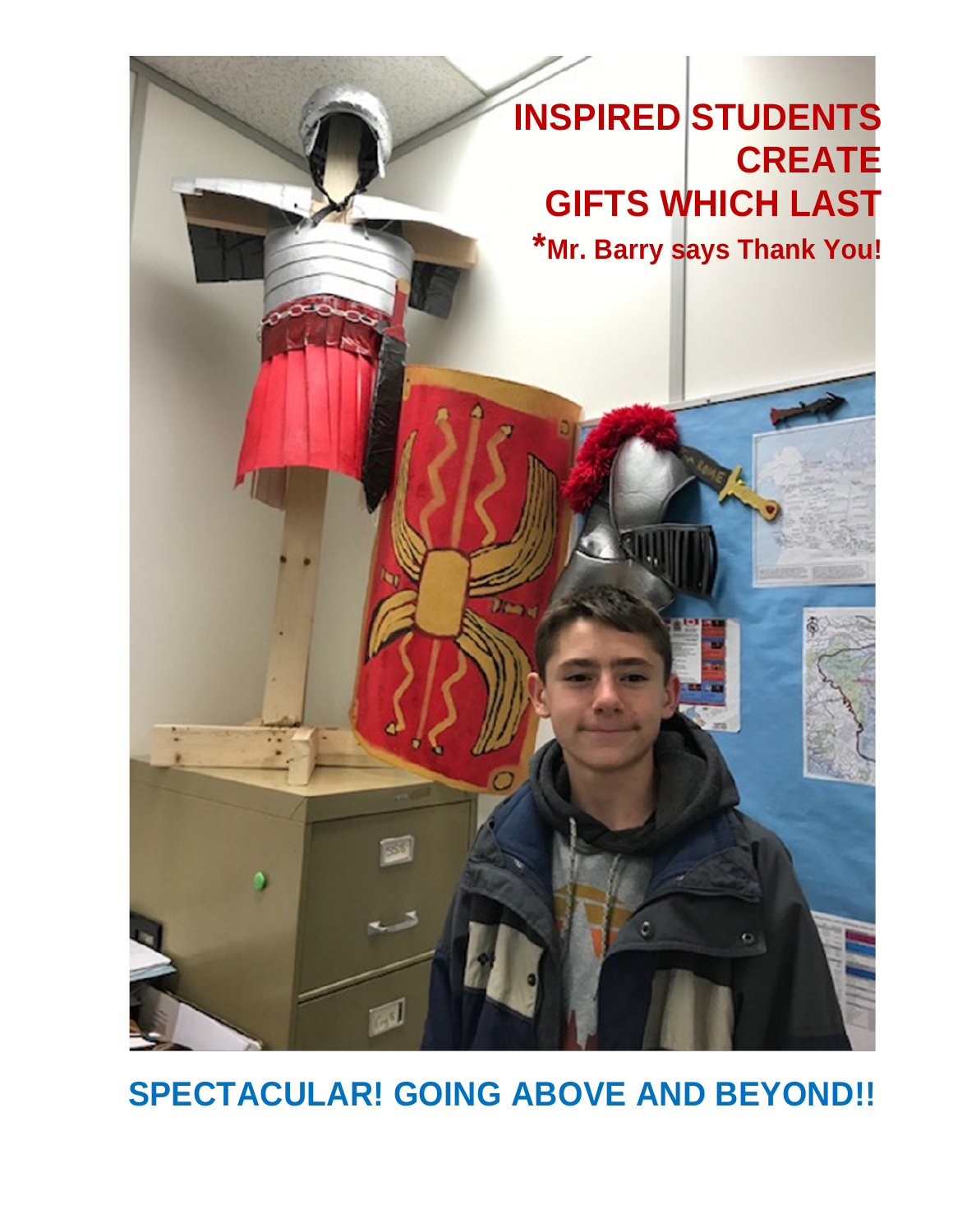## **LEARNING ABOUT OUR MEDICINE WHEEL HELPS US ALL UNDERSTAND IN NEW AND POWERFUL WAYS!**

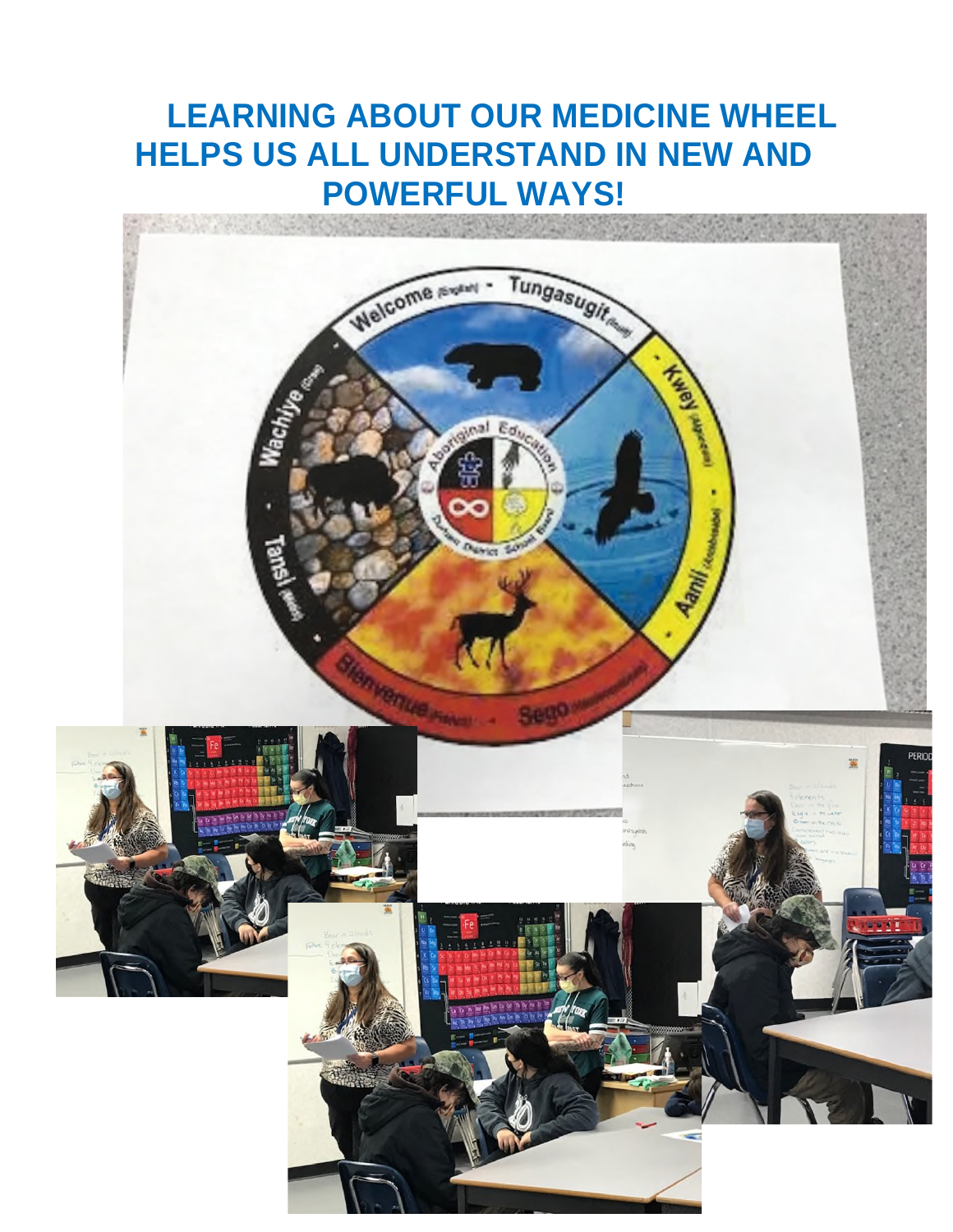

### **GETTING STARTED CLBC WELCOME WORKSHOPS DURING COVID-19**



During COVID-19, Community Living BC (CLBC) Welcome Workshop Teams are providing four online welcome sessions using Microsoft Teams to introduce people with Diverse Abilities and their families to CLBC to show how community and different services and supports fit together in the big picture of adulthood.

Welcome workshop sessions include:

| 1. Getting Started       | November 03 6:00 to 7:30 pm |
|--------------------------|-----------------------------|
| 2. Community Connections | November 10 6:00 to 7:30pm  |
| 3. Planning Options      | November 17 6:00 to 7:30pm  |
| 4. The Real Deal         | November 24_6:00 to 7:30pm  |

These online workshops, using free software you can download, are led by a CLBC staff person, an individual served by CLBC and a family member, and give you detailed information about ways to build a good adult life.

Please RSVP so you can join us for these online sessions where you will learn about resources in your community, meet other families and individuals virtually and understand what steps are needed if you are interested in receiving services funded by CLBC.

Once you RSVP, you will be sent a link to videos and resources to help you prepare to attend the workshop. We will also send you the links you will use to attend each workshop on the date and time they are scheduled.

To RSVP or if you have questions, please kindly contact: WW FACILITATOR Traci Barrett, Prince George/Quesnel Welcome Workshops Email at: Traci.Barrett@gov.bc.ca

#### **WELCOME WORKSHOPS** 1234

#### . GETTING STARTED

An introduction to Community Living BC (CLBC), what steps are needed and how all the pieces across community and government fit together. We'll also cover some of the differences between child/youth and adult services and supports and present information, resources, and choices about what's next.

#### **COMMUNITY CONNECTIONS**

This is where we start to collect and share information about our local community with each other. Just like we capture the strengths of ourselves or our family members, we want to capture the strengths and other great things about our community. Bring what you know and let's leam from each other!

#### **PLANNING CHOICE**

As an individual and/or family, you have choices about how to plan for the future, and who to plan with. This workshop is about the many different ways you can plan and the planninghelp that is there for you. This workshop also explains the information CLBC will ask about you if you decide to request services.

#### THE "REAL DEAL"

If you decide to apply for CLBCfunded services, this workshop is for you. It explains how CLBC works and how CLBC makes decisions about who gets services and when. The workshop will also explain the different kinds of services CLBC funds.